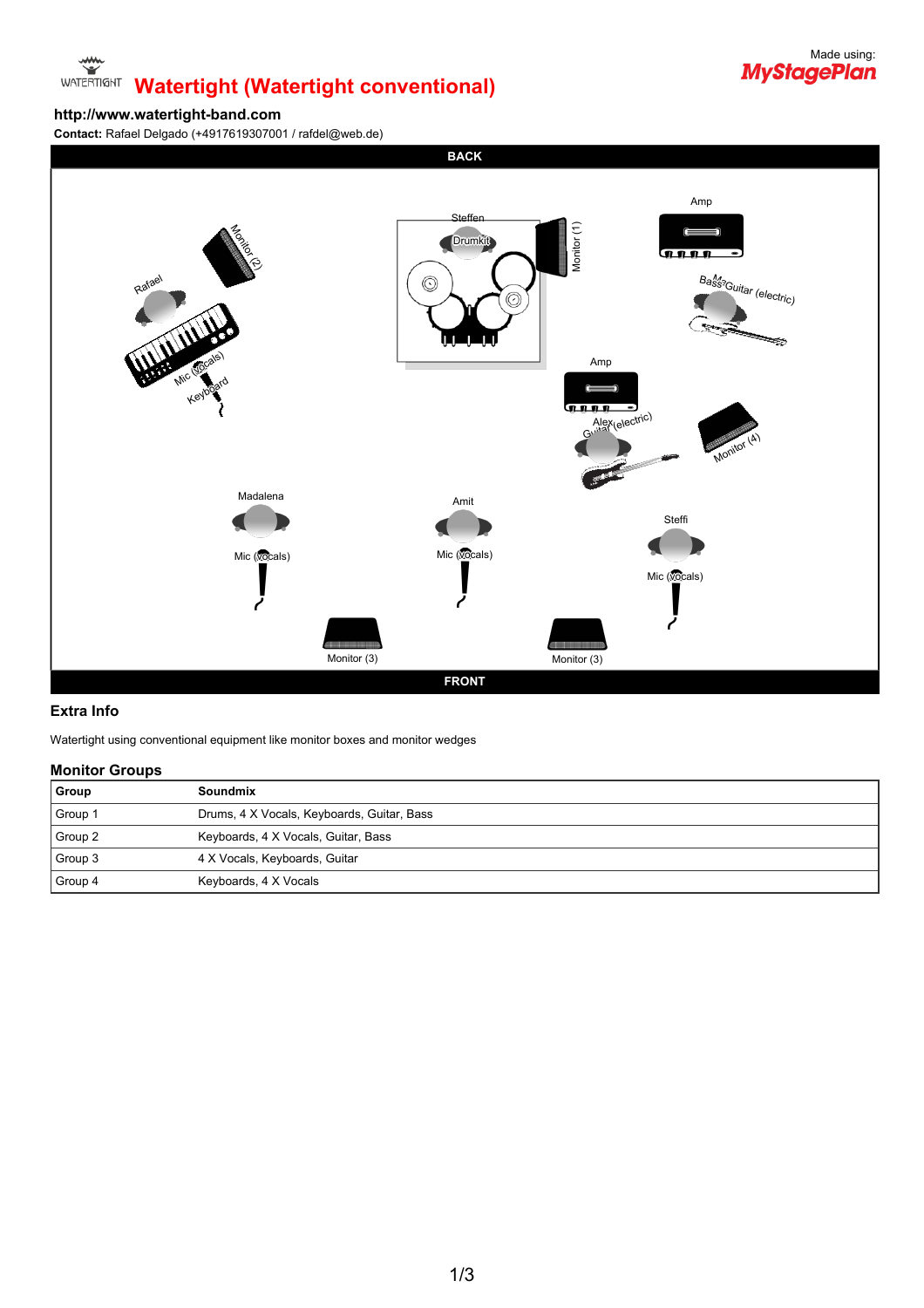## **Watertight (Watertight conventional)**

**Contact:** Rafael Delgado (+4917619307001 / rafdel@web.de)

| Line Up  |                             |  |  |  |
|----------|-----------------------------|--|--|--|
| Name     | Instrument                  |  |  |  |
| Madalena | Mic (vocals)                |  |  |  |
| Rafael   | Keyboard, Mic (vocals)      |  |  |  |
| Steffen  | Drumkit                     |  |  |  |
| Manuel   | Bass Guitar (electric), Amp |  |  |  |
| Amit     | Mic (vocals)                |  |  |  |
| Steffi   | Mic (vocals)                |  |  |  |
| Alex     | Guitar (electric), Amp      |  |  |  |